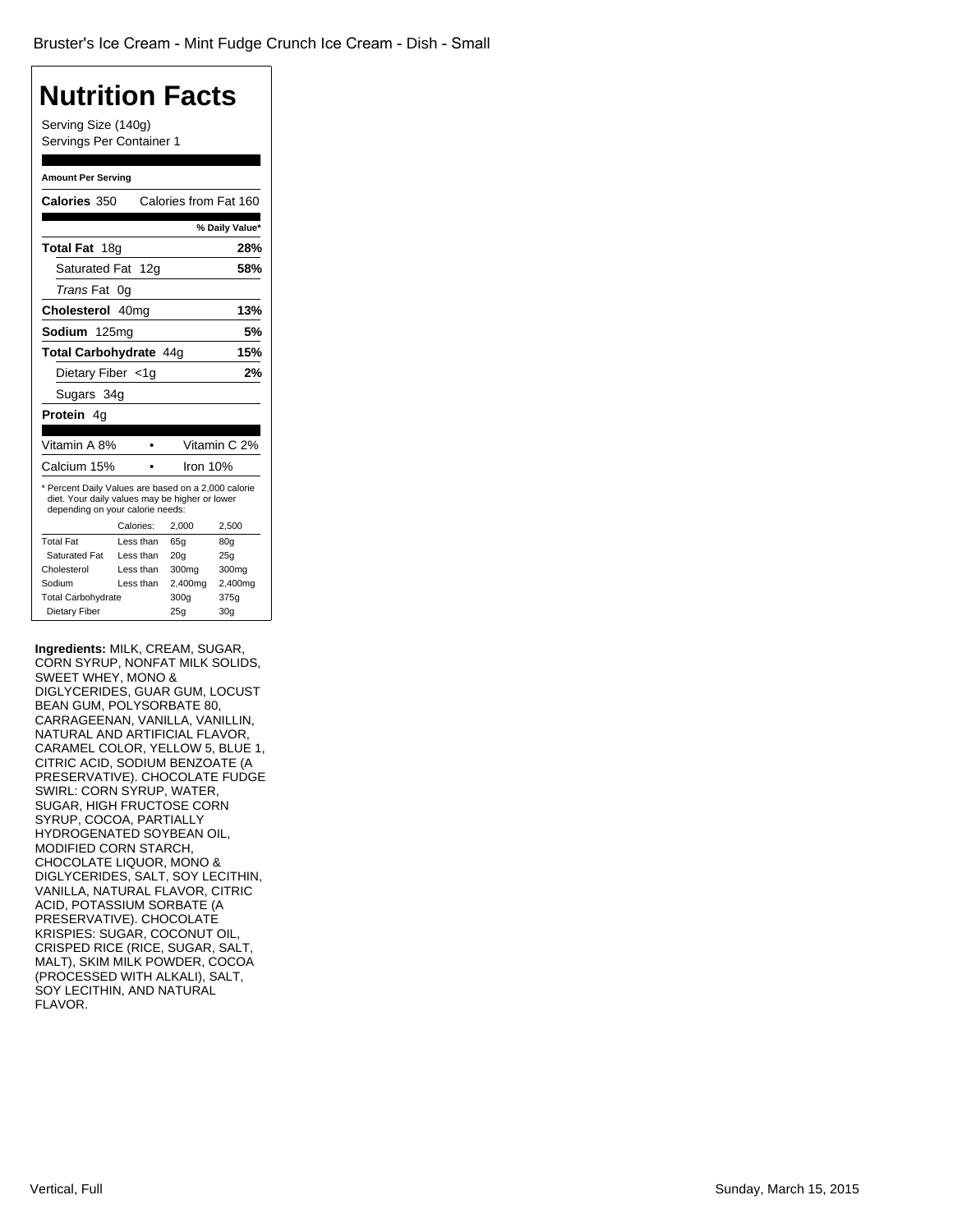#### Nutrition Facts Serving Size (210g) Servings Per Container 1 Amount Per Serving Calories 530 Calories from Fat 240 % Daily Value\* Total Fat 27g 41% Saturated Fat 17g 87% *Trans* Fat 0g Cholesterol 60mg 19% Sodium 190mg 8% Total Carbohydrate 65g 22% Dietary Fiber <1g 4% Sugars 51g Protein 6g Vitamin A 15% • Vitamin C 4% Calcium 20% • Iron 15% \* Percent Daily Values are based on a 2,000 calorie diet. Your daily values may be higher or lower depending on your calorie needs: Calories: 2,000 2,500 Total Fat Less than 65g 80g Saturated Fat Less than 20g 25g Cholesterol Less than 300mg 300mg Sodium Less than 2,400mg 2,400mg Total Carbohydrate 300g 375g Dietary Fiber 25g 30g

Ingredients: MILK, CREAM, SUGAR, CORN SYRUP, NONFAT MILK SOLIDS, SWEET WHEY, MONO & DIGLYCERIDES, GUAR GUM, LOCUST BEAN GUM, POLYSORBATE 80, CARRAGEENAN, VANILLA, VANILLIN, NATURAL AND ARTIFICIAL FLAVOR, CARAMEL COLOR, YELLOW 5, BLUE 1, CITRIC ACID, SODIUM BENZOATE (A PRESERVATIVE). CHOCOLATE FUDGE SWIRL: CORN SYRUP, WATER, SUGAR, HIGH FRUCTOSE CORN SYRUP, COCOA, PARTIALLY HYDROGENATED SOYBEAN OIL, MODIFIED CORN STARCH, CHOCOLATE LIQUOR, MONO & DIGLYCERIDES, SALT, SOY LECITHIN, VANILLA, NATURAL FLAVOR, CITRIC ACID, POTASSIUM SORBATE (A PRESERVATIVE). CHOCOLATE KRISPIES: SUGAR, COCONUT OIL, CRISPED RICE (RICE, SUGAR, SALT, MALT), SKIM MILK POWDER, COCOA (PROCESSED WITH ALKALI), SALT, SOY LECITHIN, AND NATURAL FLAVOR.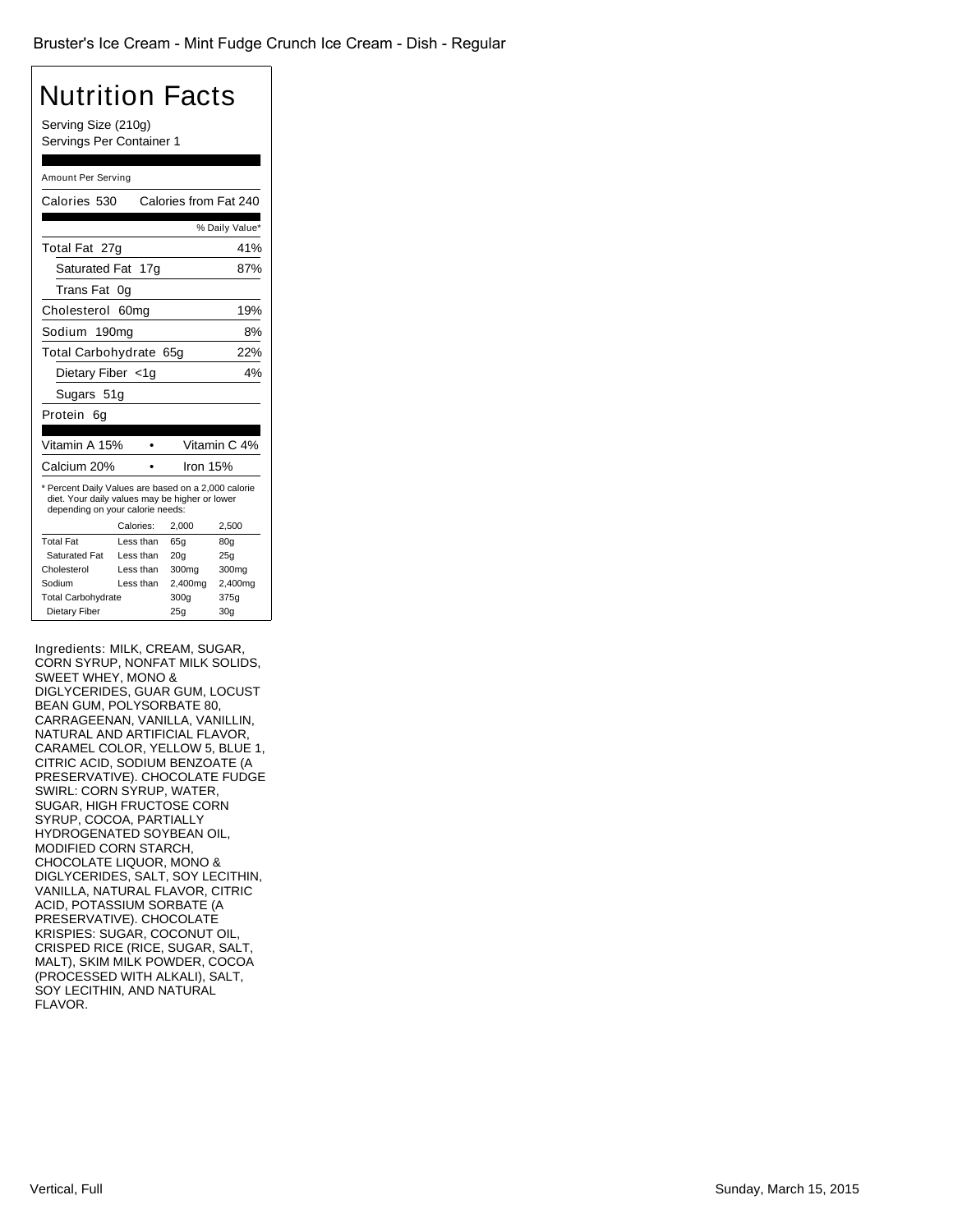### Nutrition Facts Serving Size (280g)

Servings Per Container 1

#### Amount Per Serving

| Calories 710                                                                                                                              |           | Calories from Fat 320 |                 |
|-------------------------------------------------------------------------------------------------------------------------------------------|-----------|-----------------------|-----------------|
|                                                                                                                                           |           |                       | % Daily Value*  |
| Total Fat 36g                                                                                                                             |           |                       | 55%             |
| Saturated Fat 23g                                                                                                                         |           |                       | 116%            |
| Trans Fat                                                                                                                                 | 0.5a      |                       |                 |
| Cholesterol 75mg                                                                                                                          |           |                       | 26%             |
| Sodium 250mg                                                                                                                              |           |                       | 10%             |
| Total Carbohydrate 87g                                                                                                                    |           |                       | 29%             |
| Dietary Fiber 1g                                                                                                                          |           |                       | 5%              |
| Sugars 67g                                                                                                                                |           |                       |                 |
| Protein<br>8q                                                                                                                             |           |                       |                 |
|                                                                                                                                           |           |                       |                 |
| Vitamin A 20%                                                                                                                             |           |                       | Vitamin C 4%    |
| Calcium 30%                                                                                                                               |           | Iron $20%$            |                 |
| * Percent Daily Values are based on a 2,000 calorie<br>diet. Your daily values may be higher or lower<br>depending on your calorie needs: |           |                       |                 |
|                                                                                                                                           | Calories: | 2,000                 | 2,500           |
| <b>Total Fat</b>                                                                                                                          | Less than | 65a                   | 80q             |
| Saturated Fat                                                                                                                             | Less than | 20q                   | 25q             |
| Cholesterol                                                                                                                               | Less than | 300mg                 | 300mg           |
| Sodium                                                                                                                                    | Less than | 2,400mg               | 2,400mg         |
| <b>Total Carbohydrate</b>                                                                                                                 |           | 300q                  | 375g            |
| Dietary Fiber                                                                                                                             |           | 25g                   | 30 <sub>q</sub> |

Ingredients: MILK, CREAM, SUGAR, CORN SYRUP, NONFAT MILK SOLIDS, SWEET WHEY, MONO & DIGLYCERIDES, GUAR GUM, LOCUST BEAN GUM, POLYSORBATE 80, CARRAGEENAN, VANILLA, VANILLIN, NATURAL AND ARTIFICIAL FLAVOR, CARAMEL COLOR, YELLOW 5, BLUE 1, CITRIC ACID, SODIUM BENZOATE (A PRESERVATIVE). CHOCOLATE FUDGE SWIRL: CORN SYRUP, WATER, SUGAR, HIGH FRUCTOSE CORN SYRUP, COCOA, PARTIALLY HYDROGENATED SOYBEAN OIL, MODIFIED CORN STARCH, CHOCOLATE LIQUOR, MONO & DIGLYCERIDES, SALT, SOY LECITHIN, VANILLA, NATURAL FLAVOR, CITRIC ACID, POTASSIUM SORBATE (A PRESERVATIVE). CHOCOLATE KRISPIES: SUGAR, COCONUT OIL, CRISPED RICE (RICE, SUGAR, SALT, MALT), SKIM MILK POWDER, COCOA (PROCESSED WITH ALKALI), SALT, SOY LECITHIN, AND NATURAL FLAVOR.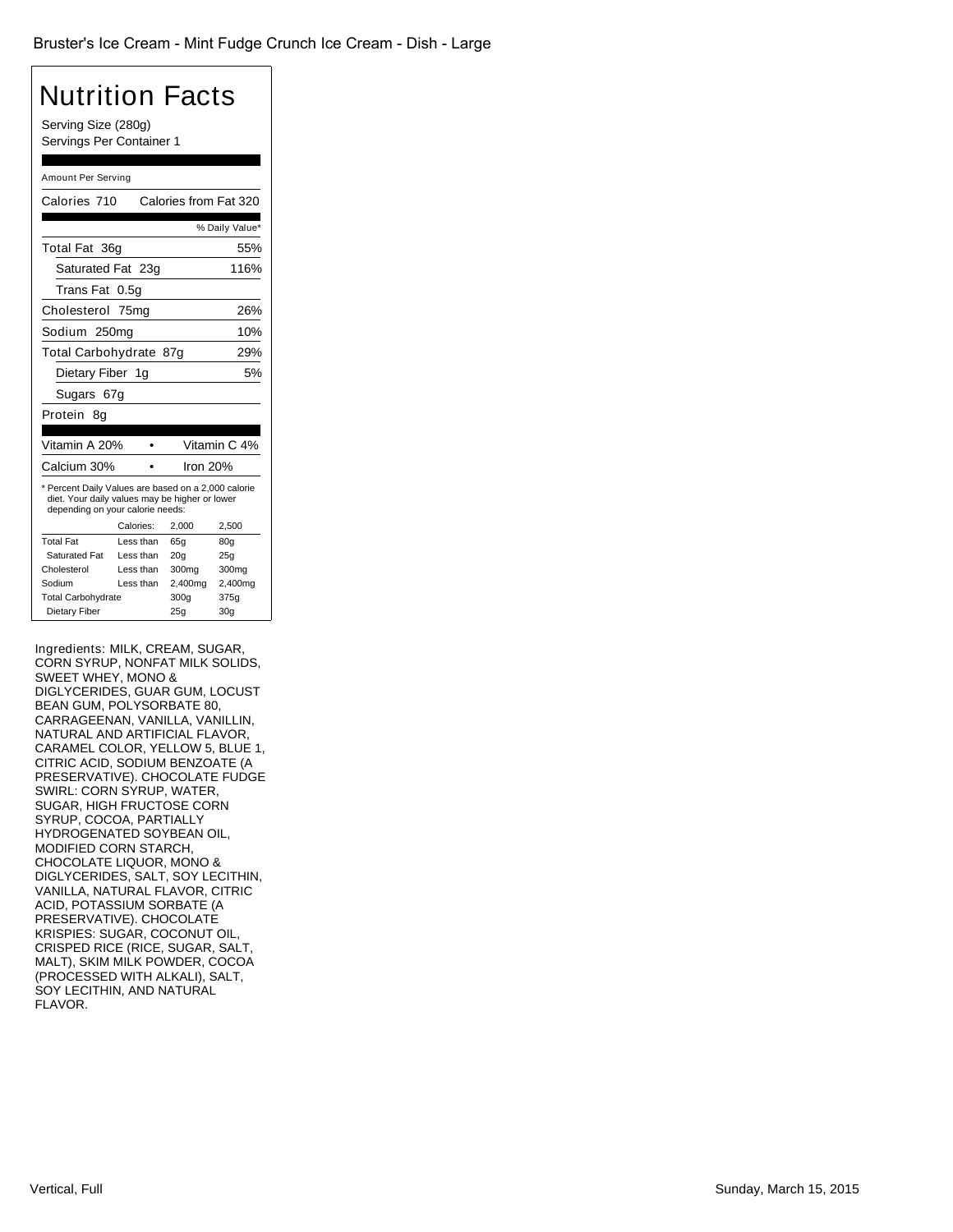#### Bruster's Ice Cream - Mint Fudge Crunch Ice Cream - Sugar Cone - Small

| Nutrition Facts<br>Serving Size (153g)<br>Servings Per Container 1 |                |  |  |
|--------------------------------------------------------------------|----------------|--|--|
| Amount Per Serving                                                 |                |  |  |
| Calories 410<br>Calories from Fat 160                              |                |  |  |
|                                                                    | % Daily Value* |  |  |
| Total Fat 18g                                                      | 28%            |  |  |
| Saturated Fat 12g                                                  | 58%            |  |  |
| Trans Fat 0g                                                       |                |  |  |
| Cholesterol 40mg                                                   | 13%            |  |  |
| Sodium 140mg                                                       | 6%             |  |  |
| Total Carbohydrate 56g                                             | 19%            |  |  |
| Dietary Fiber <1g                                                  | 2%             |  |  |
| Sugars 37g                                                         |                |  |  |
| Protein 5g                                                         |                |  |  |
| Vitamin A 8%                                                       | Vitamin C 2%   |  |  |
| Calcium 15%                                                        | Iron $10%$     |  |  |

| * Percent Daily Values are based on a 2,000 calorie<br>diet. Your daily values may be higher or lower<br>depending on your calorie needs: |           |                 |         |  |
|-------------------------------------------------------------------------------------------------------------------------------------------|-----------|-----------------|---------|--|
| Calories:<br>2.500<br>2.000                                                                                                               |           |                 |         |  |
| <b>Total Fat</b>                                                                                                                          | Less than | 65q             | 80q     |  |
| <b>Saturated Fat</b>                                                                                                                      | Less than | 20 <sub>q</sub> | 25q     |  |
| Cholesterol                                                                                                                               | Less than | 300mg           | 300mg   |  |
| Sodium                                                                                                                                    | Less than | 2,400mg         | 2,400mg |  |
| <b>Total Carbohydrate</b>                                                                                                                 |           | 300q            | 375g    |  |
| Dietary Fiber<br>30 <sub>q</sub><br>25q                                                                                                   |           |                 |         |  |
|                                                                                                                                           |           |                 |         |  |

Ingredients: MILK, CREAM, SUGAR, CORN SYRUP, NONFAT MILK SOLIDS, SWEET WHEY, MONO & DIGLYCERIDES, GUAR GUM, LOCUST BEAN GUM, POLYSORBATE 80, CARRAGEENAN, VANILLA, VANILLIN, NATURAL AND ARTIFICIAL FLAVOR, CARAMEL COLOR, YELLOW 5, BLUE 1, CITRIC ACID, SODIUM BENZOATE (A PRESERVATIVE). CHOCOLATE FUDGE SWIRL: CORN SYRUP, WATER, SUGAR, HIGH FRUCTOSE CORN SYRUP, COCOA, PARTIALLY HYDROGENATED SOYBEAN OIL, MODIFIED CORN STARCH, CHOCOLATE LIQUOR, MONO & DIGLYCERIDES, SALT, SOY LECITHIN, VANILLA, NATURAL FLAVOR, CITRIC ACID, POTASSIUM SORBATE (A PRESERVATIVE). CHOCOLATE KRISPIES: SUGAR, COCONUT OIL, CRISPED RICE (RICE, SUGAR, SALT, MALT), SKIM MILK POWDER, COCOA (PROCESSED WITH ALKALI), SALT, SOY LECITHIN, AND NATURAL FLAVOR. SUGAR CONE: ENRICHED WHEAT FLOUR (ENRICHED WITH NIACIN, REDUCED IRON, THIAMIN MONONITRATE, RIBOFLAVIN, FOLIC ACID), TAPIOCA FLOUR, SUGAR, VEGETABLE SHORTENING (SOYBEAN AND/OR CANOLA OIL, MODIFIED PALM OIL, SOY LECITHIN, AND/OR PARTIALLY HYDROGENATED SOYBEAN OIL), OAT FIBER AND/OR VEGETABLE FIBER, SALT, CARAMEL COLOR, ARTIFICIAL FLAVOR, SOY LECITHIN.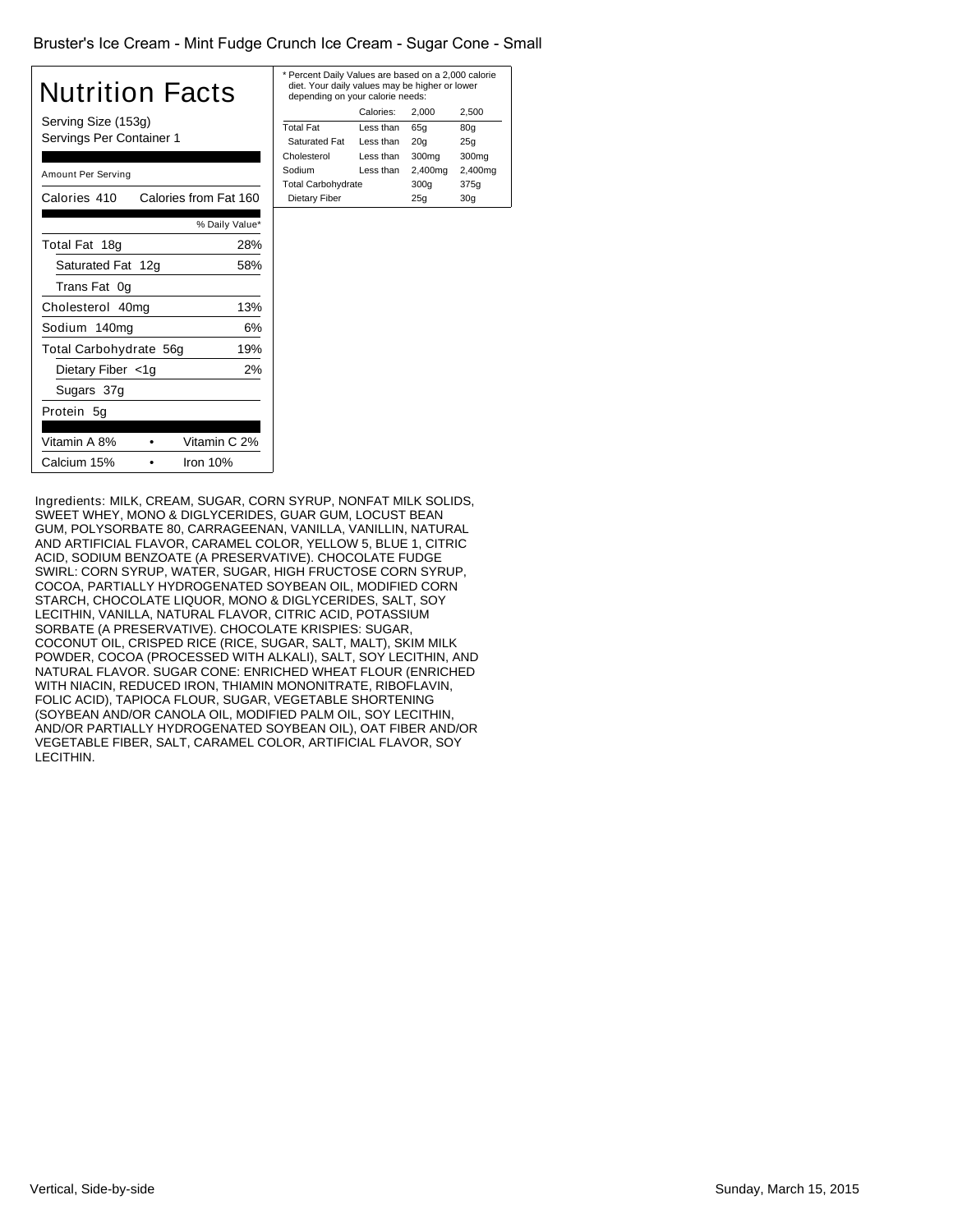#### Bruster's Ice Cream - Mint Fudge Crunch Ice Cream - Sugar Cone - Regular

| Nutrition Facts<br>Serving Size (223g)<br>Servings Per Container 1 |                |  |  |
|--------------------------------------------------------------------|----------------|--|--|
| Amount Per Serving                                                 |                |  |  |
| Calories from Fat 240<br>Calories 580                              |                |  |  |
|                                                                    | % Daily Value* |  |  |
| Total Fat 27g                                                      | 42%            |  |  |
| Saturated Fat 17g                                                  | 87%            |  |  |
| Trans Fat 0g                                                       |                |  |  |
| Cholesterol 60mg                                                   | 19%            |  |  |
| Sodium 210mg                                                       | 9%             |  |  |
| Total Carbohydrate 77g                                             | 26%            |  |  |
| Dietary Fiber <1g                                                  | 4%             |  |  |
| Sugars 54g                                                         |                |  |  |
| Protein 7g                                                         |                |  |  |
| Vitamin A 15%                                                      | Vitamin C 4%   |  |  |
| Calcium 25%                                                        | Iron $15%$     |  |  |

| * Percent Daily Values are based on a 2,000 calorie<br>diet. Your daily values may be higher or lower<br>depending on your calorie needs: |           |                 |                   |  |
|-------------------------------------------------------------------------------------------------------------------------------------------|-----------|-----------------|-------------------|--|
|                                                                                                                                           | Calories: | 2.000           | 2.500             |  |
| <b>Total Fat</b>                                                                                                                          | Less than | 65q             | 80q               |  |
| <b>Saturated Fat</b>                                                                                                                      | Less than | 20 <sub>q</sub> | 25q               |  |
| Cholesterol                                                                                                                               | Less than | 300mg           | 300 <sub>mg</sub> |  |
| Sodium                                                                                                                                    | Less than | 2,400mg         | 2,400mg           |  |
| <b>Total Carbohydrate</b>                                                                                                                 |           | 300q            | 375g              |  |
| Dietary Fiber<br>25q<br>30 <sub>q</sub>                                                                                                   |           |                 |                   |  |
|                                                                                                                                           |           |                 |                   |  |

Ingredients: MILK, CREAM, SUGAR, CORN SYRUP, NONFAT MILK SOLIDS, SWEET WHEY, MONO & DIGLYCERIDES, GUAR GUM, LOCUST BEAN GUM, POLYSORBATE 80, CARRAGEENAN, VANILLA, VANILLIN, NATURAL AND ARTIFICIAL FLAVOR, CARAMEL COLOR, YELLOW 5, BLUE 1, CITRIC ACID, SODIUM BENZOATE (A PRESERVATIVE). CHOCOLATE FUDGE SWIRL: CORN SYRUP, WATER, SUGAR, HIGH FRUCTOSE CORN SYRUP, COCOA, PARTIALLY HYDROGENATED SOYBEAN OIL, MODIFIED CORN STARCH, CHOCOLATE LIQUOR, MONO & DIGLYCERIDES, SALT, SOY LECITHIN, VANILLA, NATURAL FLAVOR, CITRIC ACID, POTASSIUM SORBATE (A PRESERVATIVE). CHOCOLATE KRISPIES: SUGAR, COCONUT OIL, CRISPED RICE (RICE, SUGAR, SALT, MALT), SKIM MILK POWDER, COCOA (PROCESSED WITH ALKALI), SALT, SOY LECITHIN, AND NATURAL FLAVOR. SUGAR CONE: ENRICHED WHEAT FLOUR (ENRICHED WITH NIACIN, REDUCED IRON, THIAMIN MONONITRATE, RIBOFLAVIN, FOLIC ACID), TAPIOCA FLOUR, SUGAR, VEGETABLE SHORTENING (SOYBEAN AND/OR CANOLA OIL, MODIFIED PALM OIL, SOY LECITHIN, AND/OR PARTIALLY HYDROGENATED SOYBEAN OIL), OAT FIBER AND/OR VEGETABLE FIBER, SALT, CARAMEL COLOR, ARTIFICIAL FLAVOR, SOY LECITHIN.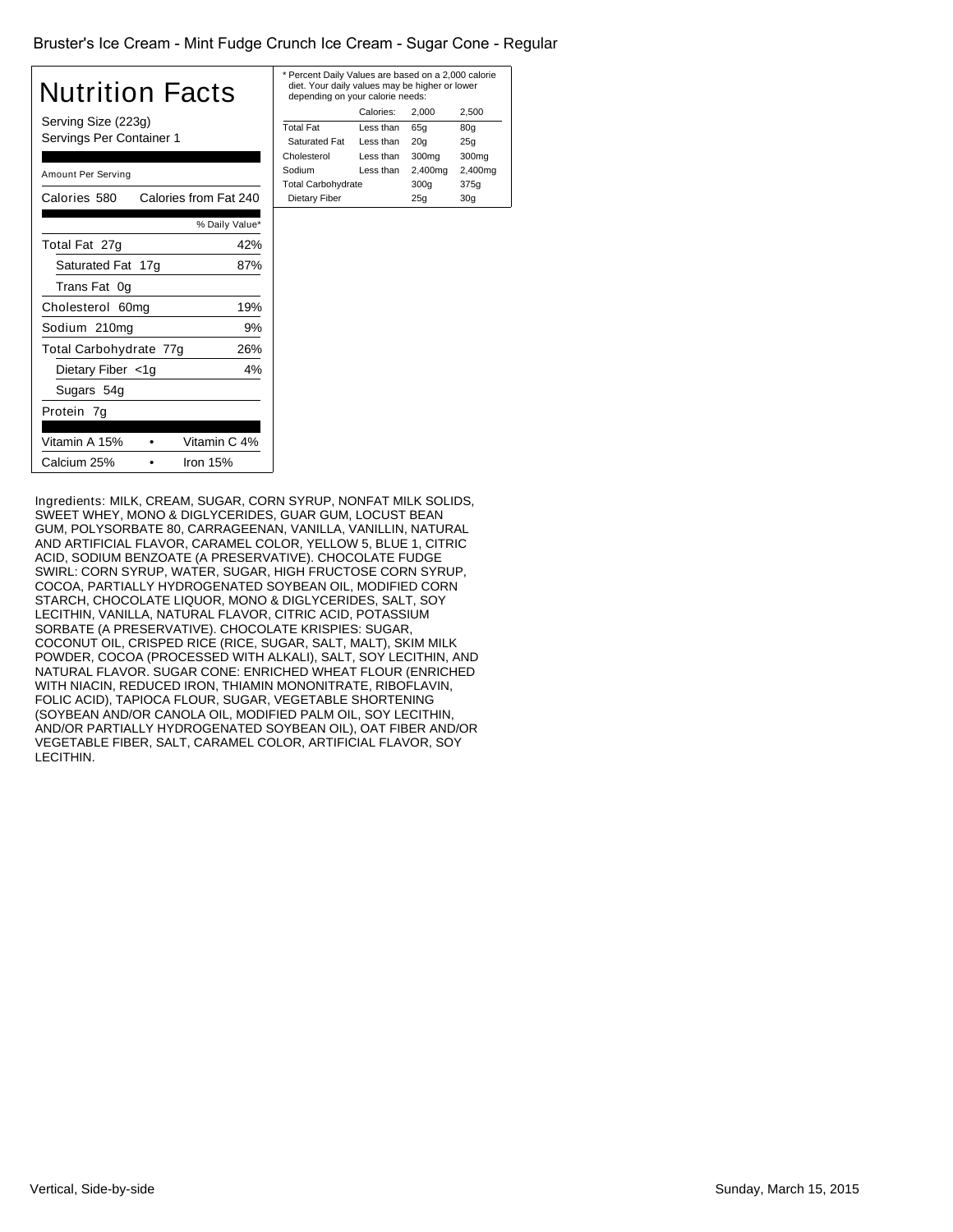#### Bruster's Ice Cream - Mint Fudge Crunch Ice Cream - Sugar Cone - Large

| Nutrition Facts<br>Serving Size (293g)<br>Servings Per Container 1 |                |  |  |
|--------------------------------------------------------------------|----------------|--|--|
| Amount Per Serving                                                 |                |  |  |
| Calories from Fat 330<br>Calories 760                              |                |  |  |
|                                                                    | % Daily Value* |  |  |
| Total Fat 36g                                                      | 56%            |  |  |
| Saturated Fat 23g                                                  | 116%           |  |  |
| Trans Fat 0.5g                                                     |                |  |  |
| Cholesterol 75mg                                                   | 26%            |  |  |
| Sodium 270mg                                                       | 11%            |  |  |
| Total Carbohydrate 99g                                             | 33%            |  |  |
| Dietary Fiber 1g                                                   | 5%             |  |  |
| Sugars 70g                                                         |                |  |  |
| Protein 9g                                                         |                |  |  |
| Vitamin A 20%                                                      | Vitamin C 4%   |  |  |
| Iron 20%<br>Calcium 30%                                            |                |  |  |

| * Percent Daily Values are based on a 2,000 calorie<br>diet. Your daily values may be higher or lower<br>depending on your calorie needs: |           |                 |         |  |
|-------------------------------------------------------------------------------------------------------------------------------------------|-----------|-----------------|---------|--|
|                                                                                                                                           | Calories: | 2.000           | 2.500   |  |
| Total Fat                                                                                                                                 | Less than | 65q             | 80q     |  |
| <b>Saturated Fat</b>                                                                                                                      | Less than | 20 <sub>q</sub> | 25q     |  |
| Cholesterol                                                                                                                               | Less than | 300mg           | 300mg   |  |
| Sodium                                                                                                                                    | Less than | 2,400mg         | 2,400mg |  |
| <b>Total Carbohydrate</b>                                                                                                                 |           | 300q            | 375q    |  |
| Dietary Fiber<br>25q<br>30 <sub>q</sub>                                                                                                   |           |                 |         |  |
|                                                                                                                                           |           |                 |         |  |

Ingredients: MILK, CREAM, SUGAR, CORN SYRUP, NONFAT MILK SOLIDS, SWEET WHEY, MONO & DIGLYCERIDES, GUAR GUM, LOCUST BEAN GUM, POLYSORBATE 80, CARRAGEENAN, VANILLA, VANILLIN, NATURAL AND ARTIFICIAL FLAVOR, CARAMEL COLOR, YELLOW 5, BLUE 1, CITRIC ACID, SODIUM BENZOATE (A PRESERVATIVE). CHOCOLATE FUDGE SWIRL: CORN SYRUP, WATER, SUGAR, HIGH FRUCTOSE CORN SYRUP, COCOA, PARTIALLY HYDROGENATED SOYBEAN OIL, MODIFIED CORN STARCH, CHOCOLATE LIQUOR, MONO & DIGLYCERIDES, SALT, SOY LECITHIN, VANILLA, NATURAL FLAVOR, CITRIC ACID, POTASSIUM SORBATE (A PRESERVATIVE). CHOCOLATE KRISPIES: SUGAR, COCONUT OIL, CRISPED RICE (RICE, SUGAR, SALT, MALT), SKIM MILK POWDER, COCOA (PROCESSED WITH ALKALI), SALT, SOY LECITHIN, AND NATURAL FLAVOR. SUGAR CONE: ENRICHED WHEAT FLOUR (ENRICHED WITH NIACIN, REDUCED IRON, THIAMIN MONONITRATE, RIBOFLAVIN, FOLIC ACID), TAPIOCA FLOUR, SUGAR, VEGETABLE SHORTENING (SOYBEAN AND/OR CANOLA OIL, MODIFIED PALM OIL, SOY LECITHIN, AND/OR PARTIALLY HYDROGENATED SOYBEAN OIL), OAT FIBER AND/OR VEGETABLE FIBER, SALT, CARAMEL COLOR, ARTIFICIAL FLAVOR, SOY LECITHIN.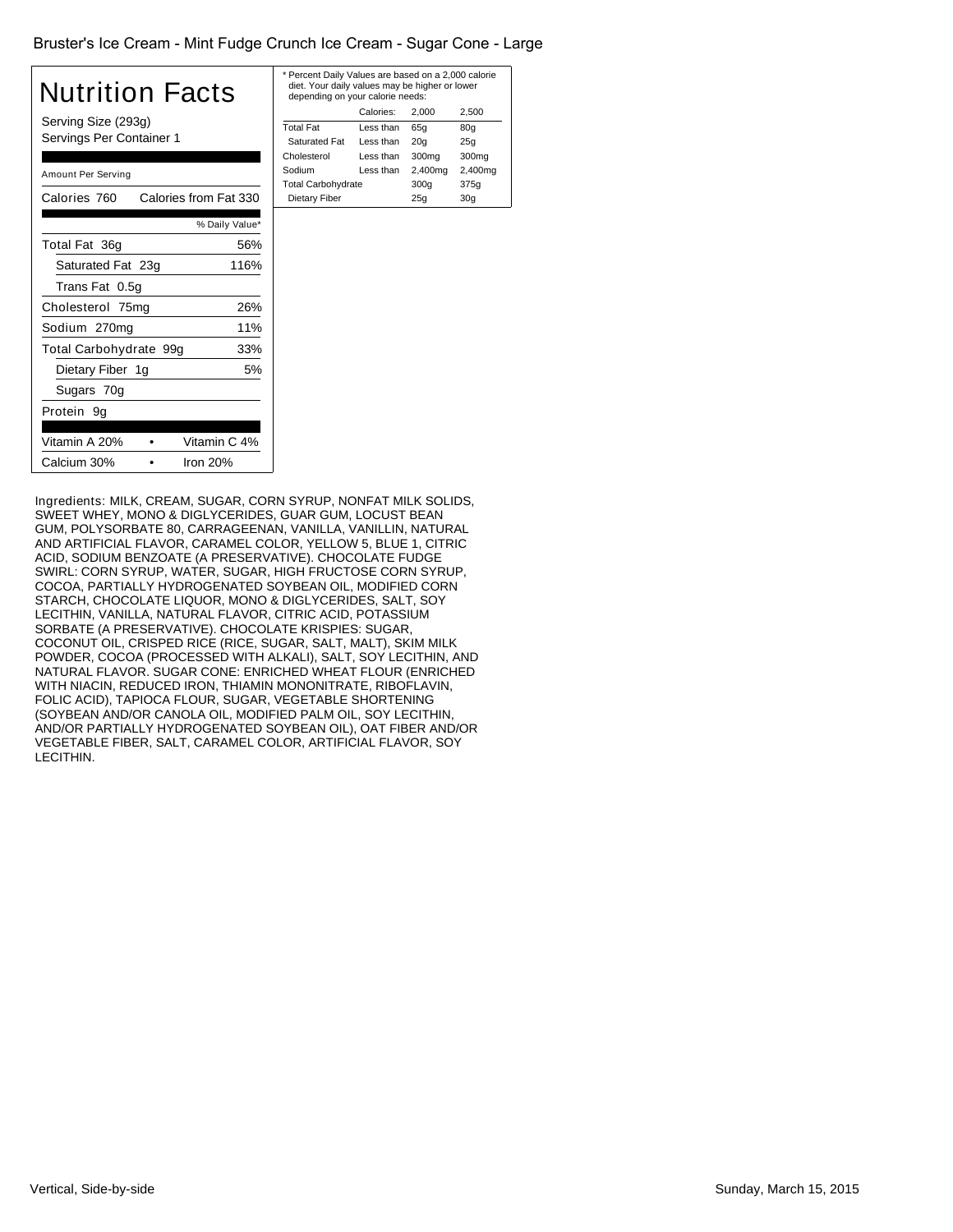#### Bruster's Ice Cream - Mint Fudge Crunch Ice Cream - Cake Cone - Small

| Nutrition Facts<br>Serving Size (146g)<br>Servings Per Container 1 |                |  |  |
|--------------------------------------------------------------------|----------------|--|--|
|                                                                    |                |  |  |
| Amount Per Serving                                                 |                |  |  |
| Calories from Fat 160<br>Calories 380                              |                |  |  |
|                                                                    | % Daily Value* |  |  |
| Total Fat 18g                                                      | 28%            |  |  |
| Saturated Fat 12g                                                  | 58%            |  |  |
| Trans Fat 0g                                                       |                |  |  |
| Cholesterol 40mg                                                   | 13%            |  |  |
| Sodium 135mg                                                       | 6%             |  |  |
| Total Carbohydrate 49g                                             | 16%            |  |  |
| Dietary Fiber <1g                                                  | 2%             |  |  |
| Sugars 34g                                                         |                |  |  |
| Protein 5q                                                         |                |  |  |
| Vitamin A 8%                                                       | Vitamin C 2%   |  |  |
| Calcium 15%                                                        | Iron 10%       |  |  |

| * Percent Daily Values are based on a 2,000 calorie<br>diet. Your daily values may be higher or lower<br>depending on your calorie needs: |           |                   |         |  |
|-------------------------------------------------------------------------------------------------------------------------------------------|-----------|-------------------|---------|--|
|                                                                                                                                           | Calories: | 2.000             | 2.500   |  |
| Total Fat                                                                                                                                 | Less than | 65q               | 80q     |  |
| <b>Saturated Fat</b>                                                                                                                      | Less than | 20 <sub>q</sub>   | 25q     |  |
| Cholesterol                                                                                                                               | Less than | 300 <sub>mq</sub> | 300mg   |  |
| Sodium                                                                                                                                    | Less than | 2,400mg           | 2,400mg |  |
| <b>Total Carbohydrate</b>                                                                                                                 |           | 300q              | 375g    |  |
| Dietary Fiber<br>25q<br>30 <sub>q</sub>                                                                                                   |           |                   |         |  |
|                                                                                                                                           |           |                   |         |  |

Ingredients: MILK, CREAM, SUGAR, CORN SYRUP, NONFAT MILK SOLIDS, SWEET WHEY, MONO & DIGLYCERIDES, GUAR GUM, LOCUST BEAN GUM, POLYSORBATE 80, CARRAGEENAN, VANILLA, VANILLIN, NATURAL AND ARTIFICIAL FLAVOR, CARAMEL COLOR, YELLOW 5, BLUE 1, CITRIC ACID, SODIUM BENZOATE (A PRESERVATIVE). CHOCOLATE FUDGE SWIRL: CORN SYRUP, WATER, SUGAR, HIGH FRUCTOSE CORN SYRUP, COCOA, PARTIALLY HYDROGENATED SOYBEAN OIL, MODIFIED CORN STARCH, CHOCOLATE LIQUOR, MONO & DIGLYCERIDES, SALT, SOY LECITHIN, VANILLA, NATURAL FLAVOR, CITRIC ACID, POTASSIUM SORBATE (A PRESERVATIVE). CHOCOLATE KRISPIES: SUGAR, COCONUT OIL, CRISPED RICE (RICE, SUGAR, SALT, MALT), SKIM MILK POWDER, COCOA (PROCESSED WITH ALKALI), SALT, SOY LECITHIN, AND NATURAL FLAVOR. CAKE CONE: ENRICHED WHEAT FLOUR (ENRICHED WITH NIACIN, REDUCED IRON, THIAMIN MONONITRATE, RIBOFLAVIN, FOLIC ACID), TAPIOCA FLOUR, SUGAR, VEGETABLE OIL SHORTENING (SOYBEAN AND/OR CANOLA OIL, MODIFIED PALM OIL, SOY LECITHIN, AND/OR PARTIALLY HYDROGENATED SOYBEAN OIL), LEAVENING (SODIUM BICARBONATE, AMMONIUM BICARBONATE), SALT, NATURAL FLAVOR, ANNATTO (VEGETABLE COLOR).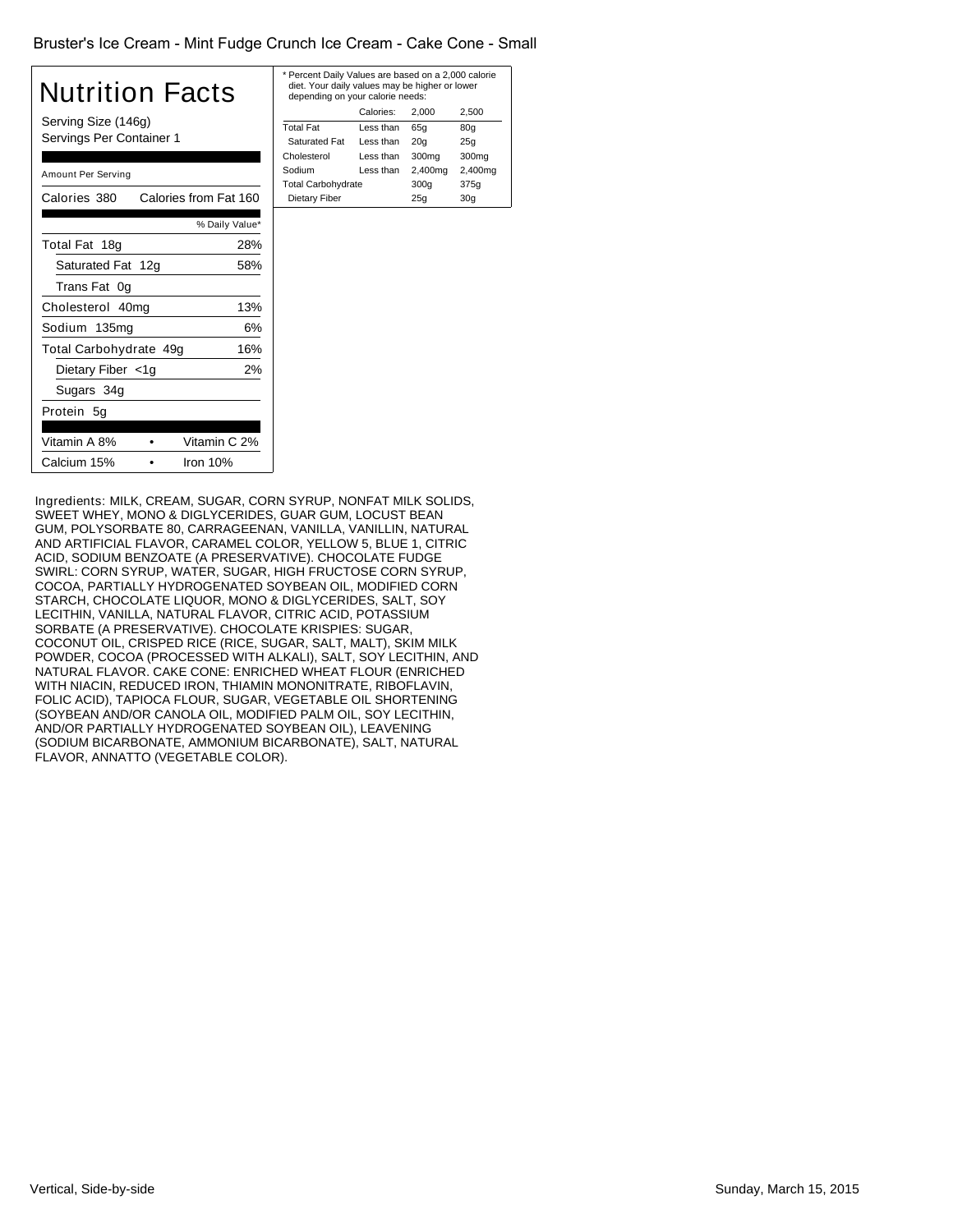#### Bruster's Ice Cream - Mint Fudge Crunch Ice Cream - Cake Cone - Regular

| Nutrition Facts<br>Serving Size (216g)<br>Servings Per Container 1 |                       |  |  |
|--------------------------------------------------------------------|-----------------------|--|--|
| Amount Per Serving                                                 |                       |  |  |
| Calories 550                                                       | Calories from Fat 240 |  |  |
|                                                                    | % Daily Value*        |  |  |
| Total Fat 27g                                                      | 42%                   |  |  |
| Saturated Fat 17g                                                  | 87%                   |  |  |
| Trans Fat 0g                                                       |                       |  |  |
| Cholesterol 60mg                                                   | 19%                   |  |  |
| Sodium 200mg                                                       | 8%                    |  |  |
| Total Carbohydrate 70g                                             | 23%                   |  |  |
| Dietary Fiber <1g                                                  | 4%                    |  |  |
| Sugars 51g                                                         |                       |  |  |
| Protein 7g                                                         |                       |  |  |
| Vitamin A 15%                                                      | Vitamin C 4%          |  |  |
| Calcium 20%                                                        | Iron 15%              |  |  |

| * Percent Daily Values are based on a 2,000 calorie<br>diet. Your daily values may be higher or lower<br>depending on your calorie needs: |           |                 |         |  |
|-------------------------------------------------------------------------------------------------------------------------------------------|-----------|-----------------|---------|--|
| Calories:<br>2.500<br>2.000                                                                                                               |           |                 |         |  |
| <b>Total Fat</b>                                                                                                                          | Less than | 65q             | 80q     |  |
| <b>Saturated Fat</b>                                                                                                                      | Less than | 20 <sub>q</sub> | 25q     |  |
| Cholesterol                                                                                                                               | Less than | 300mg           | 300mg   |  |
| Sodium                                                                                                                                    | Less than | 2,400mg         | 2,400mg |  |
| <b>Total Carbohydrate</b>                                                                                                                 |           | 300q            | 375g    |  |
| Dietary Fiber<br>30 <sub>q</sub><br>25q                                                                                                   |           |                 |         |  |
|                                                                                                                                           |           |                 |         |  |

Ingredients: MILK, CREAM, SUGAR, CORN SYRUP, NONFAT MILK SOLIDS, SWEET WHEY, MONO & DIGLYCERIDES, GUAR GUM, LOCUST BEAN GUM, POLYSORBATE 80, CARRAGEENAN, VANILLA, VANILLIN, NATURAL AND ARTIFICIAL FLAVOR, CARAMEL COLOR, YELLOW 5, BLUE 1, CITRIC ACID, SODIUM BENZOATE (A PRESERVATIVE). CHOCOLATE FUDGE SWIRL: CORN SYRUP, WATER, SUGAR, HIGH FRUCTOSE CORN SYRUP, COCOA, PARTIALLY HYDROGENATED SOYBEAN OIL, MODIFIED CORN STARCH, CHOCOLATE LIQUOR, MONO & DIGLYCERIDES, SALT, SOY LECITHIN, VANILLA, NATURAL FLAVOR, CITRIC ACID, POTASSIUM SORBATE (A PRESERVATIVE). CHOCOLATE KRISPIES: SUGAR, COCONUT OIL, CRISPED RICE (RICE, SUGAR, SALT, MALT), SKIM MILK POWDER, COCOA (PROCESSED WITH ALKALI), SALT, SOY LECITHIN, AND NATURAL FLAVOR. CAKE CONE: ENRICHED WHEAT FLOUR (ENRICHED WITH NIACIN, REDUCED IRON, THIAMIN MONONITRATE, RIBOFLAVIN, FOLIC ACID), TAPIOCA FLOUR, SUGAR, VEGETABLE OIL SHORTENING (SOYBEAN AND/OR CANOLA OIL, MODIFIED PALM OIL, SOY LECITHIN, AND/OR PARTIALLY HYDROGENATED SOYBEAN OIL), LEAVENING (SODIUM BICARBONATE, AMMONIUM BICARBONATE), SALT, NATURAL FLAVOR, ANNATTO (VEGETABLE COLOR).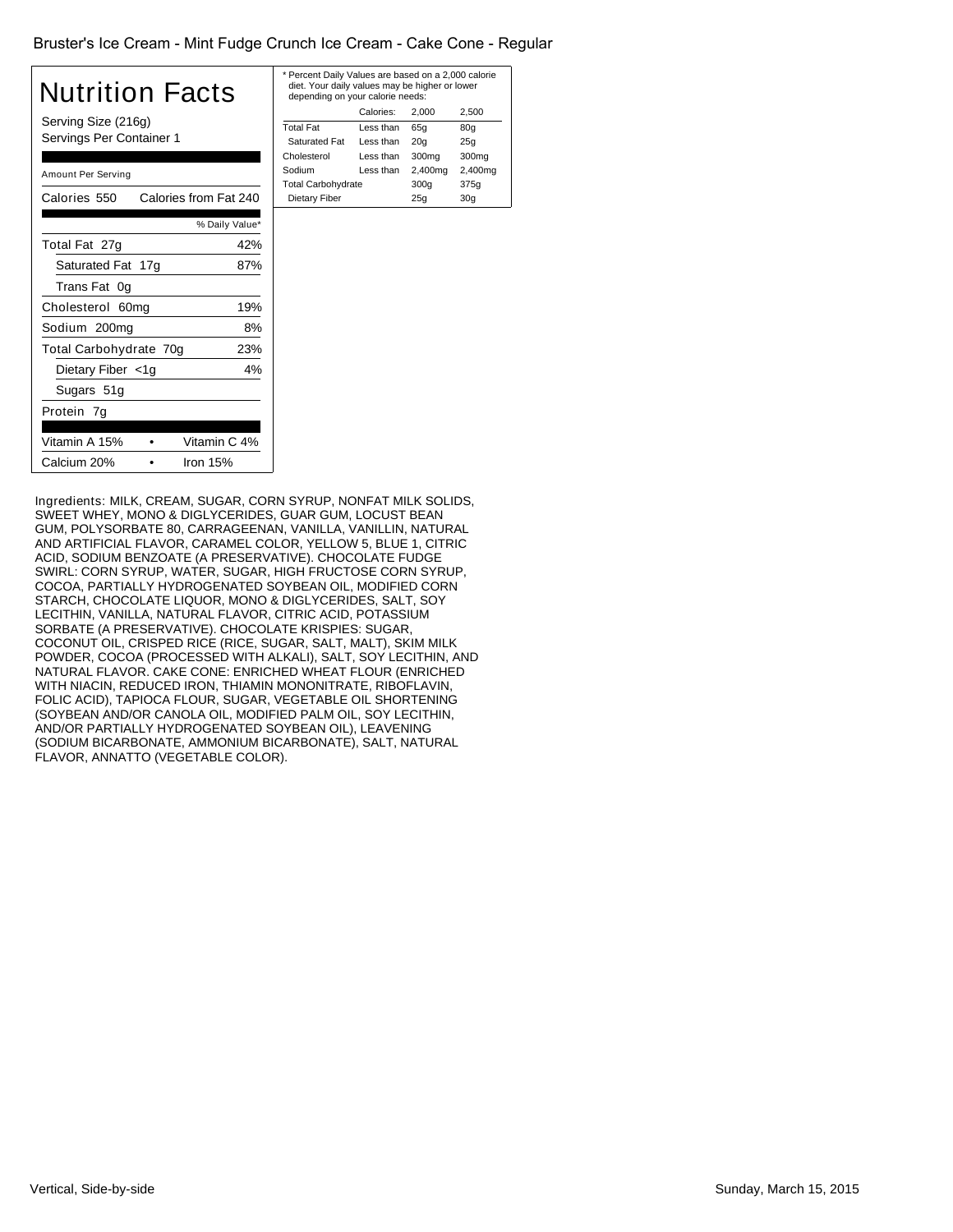#### Bruster's Ice Cream - Mint Fudge Crunch Ice Cream - Cake Cone - Large

| Nutrition Facts                                 |                |
|-------------------------------------------------|----------------|
| Serving Size (286g)<br>Servings Per Container 1 |                |
| Amount Per Serving                              |                |
| Calories from Fat 320<br>Calories 730           |                |
|                                                 | % Daily Value* |
| Total Fat 36g                                   | 55%            |
| Saturated Fat 23g                               | 116%           |
| Trans Fat 0.5q                                  |                |
| Cholesterol 75mg                                | 26%            |
| Sodium 260mg                                    | 11%            |
| Total Carbohydrate 92g                          | 31%            |
| Dietary Fiber 1g                                | 5%             |
| Sugars 68g                                      |                |
| Protein 9q                                      |                |

Vitamin A 20% • Vitamin C 4% Calcium 30% • Iron 20%

| * Percent Daily Values are based on a 2,000 calorie<br>diet. Your daily values may be higher or lower<br>depending on your calorie needs: |           |                 |                 |
|-------------------------------------------------------------------------------------------------------------------------------------------|-----------|-----------------|-----------------|
|                                                                                                                                           | Calories: | 2.000           | 2,500           |
| Total Fat                                                                                                                                 | Less than | 65q             | 80q             |
| <b>Saturated Fat</b>                                                                                                                      | Less than | 20 <sub>q</sub> | 25q             |
| Cholesterol                                                                                                                               | Less than | 300mg           | 300mg           |
| Sodium                                                                                                                                    | Less than | 2,400mg         | 2,400mg         |
| <b>Total Carbohydrate</b>                                                                                                                 |           | 300q            | 375q            |
| Dietary Fiber                                                                                                                             |           | 25q             | 30 <sub>q</sub> |
|                                                                                                                                           |           |                 |                 |

Ingredients: MILK, CREAM, SUGAR, CORN SYRUP, NONFAT MILK SOLIDS, SWEET WHEY, MONO & DIGLYCERIDES, GUAR GUM, LOCUST BEAN GUM, POLYSORBATE 80, CARRAGEENAN, VANILLA, VANILLIN, NATURAL AND ARTIFICIAL FLAVOR, CARAMEL COLOR, YELLOW 5, BLUE 1, CITRIC ACID, SODIUM BENZOATE (A PRESERVATIVE). CHOCOLATE FUDGE SWIRL: CORN SYRUP, WATER, SUGAR, HIGH FRUCTOSE CORN SYRUP, COCOA, PARTIALLY HYDROGENATED SOYBEAN OIL, MODIFIED CORN STARCH, CHOCOLATE LIQUOR, MONO & DIGLYCERIDES, SALT, SOY LECITHIN, VANILLA, NATURAL FLAVOR, CITRIC ACID, POTASSIUM SORBATE (A PRESERVATIVE). CHOCOLATE KRISPIES: SUGAR, COCONUT OIL, CRISPED RICE (RICE, SUGAR, SALT, MALT), SKIM MILK POWDER, COCOA (PROCESSED WITH ALKALI), SALT, SOY LECITHIN, AND NATURAL FLAVOR. CAKE CONE: ENRICHED WHEAT FLOUR (ENRICHED WITH NIACIN, REDUCED IRON, THIAMIN MONONITRATE, RIBOFLAVIN, FOLIC ACID), TAPIOCA FLOUR, SUGAR, VEGETABLE OIL SHORTENING (SOYBEAN AND/OR CANOLA OIL, MODIFIED PALM OIL, SOY LECITHIN, AND/OR PARTIALLY HYDROGENATED SOYBEAN OIL), LEAVENING (SODIUM BICARBONATE, AMMONIUM BICARBONATE), SALT, NATURAL FLAVOR, ANNATTO (VEGETABLE COLOR).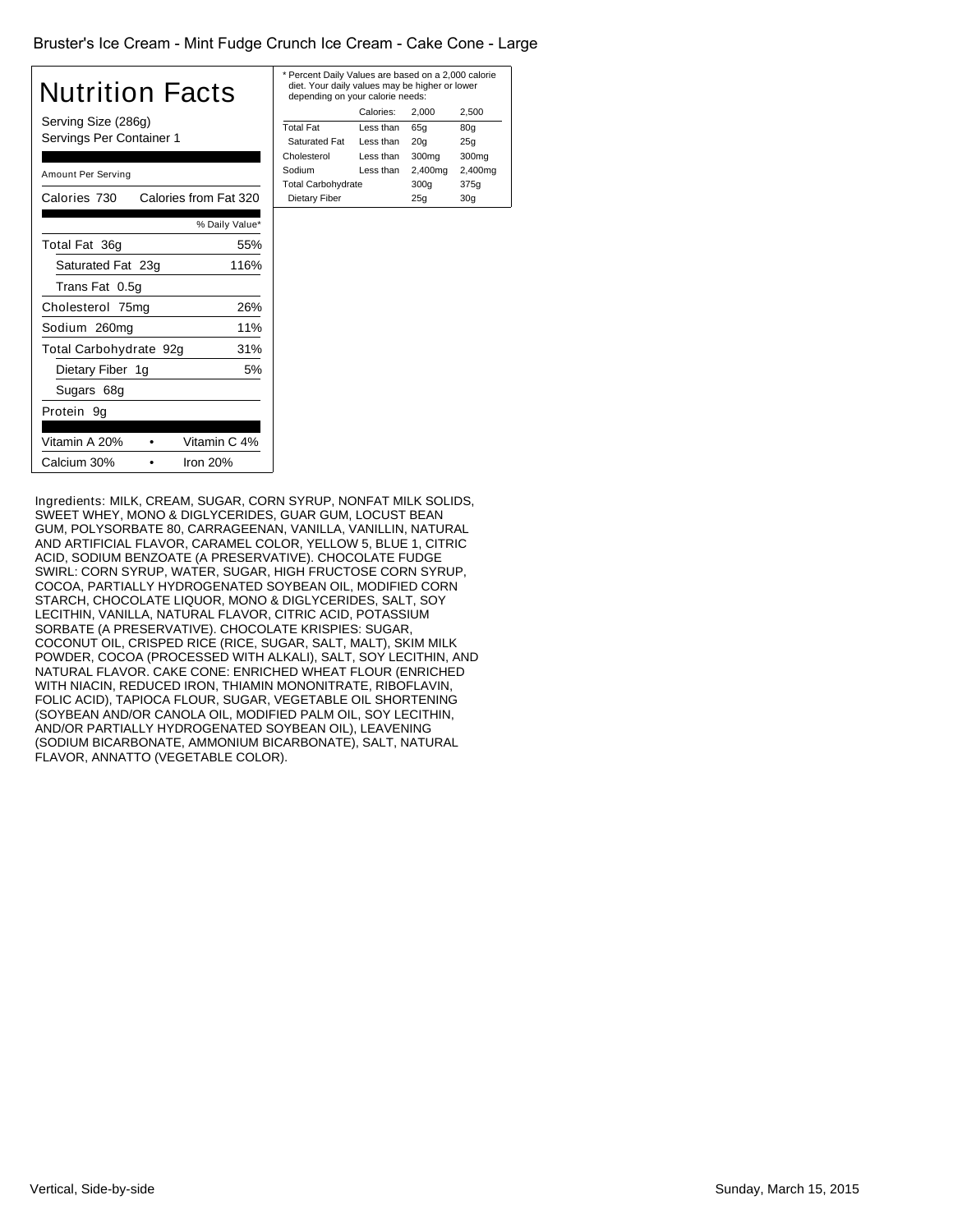#### Bruster's Ice Cream - Mint Fudge Crunch Ice Cream - Waffle Cone - Small

# Nutrition Facts

Serving Size (240g) Servings Per Container 1

| Amount Per Serving     |                       |
|------------------------|-----------------------|
| Calories 660           | Calories from Fat 270 |
|                        | % Daily Value*        |
| Total Fat 30g          | 46%                   |
| Saturated Fat 18g      | 91%                   |
| Trans Fat<br>.0a       |                       |
| Cholesterol 65mg       | 22%                   |
| Sodium 190mg           | 8%                    |
| Total Carbohydrate 88g | 29%                   |
| Dietary Fiber <1g      | 4%                    |
| Sugars 61g             |                       |
| Protein 8q             |                       |
|                        |                       |
| Vitamin A 15%          | Vitamin C 4%          |
| Calcium 20%            | Iron 15%              |

| * Percent Daily Values are based on a 2,000 calorie<br>diet. Your daily values may be higher or lower<br>depending on your calorie needs: |           |                 |                 |
|-------------------------------------------------------------------------------------------------------------------------------------------|-----------|-----------------|-----------------|
|                                                                                                                                           | Calories: | 2.000           | 2,500           |
| <b>Total Fat</b>                                                                                                                          | Less than | 65q             | 80q             |
| <b>Saturated Fat</b>                                                                                                                      | Less than | 20 <sub>q</sub> | 25q             |
| Cholesterol                                                                                                                               | Less than | 300mg           | 300mg           |
| Sodium                                                                                                                                    | Less than | 2,400mg         | 2,400mg         |
| <b>Total Carbohydrate</b>                                                                                                                 |           | 300q            | 375q            |
| Dietary Fiber                                                                                                                             |           | 25q             | 30 <sub>q</sub> |
|                                                                                                                                           |           |                 |                 |

Ingredients: MILK, CREAM, SUGAR, CORN SYRUP, NONFAT MILK SOLIDS, SWEET WHEY, MONO & DIGLYCERIDES, GUAR GUM, LOCUST BEAN GUM, POLYSORBATE 80, CARRAGEENAN, VANILLA, VANILLIN, NATURAL AND ARTIFICIAL FLAVOR, CARAMEL COLOR, YELLOW 5, BLUE 1, CITRIC ACID, SODIUM BENZOATE (A PRESERVATIVE). CHOCOLATE FUDGE SWIRL: CORN SYRUP, WATER, SUGAR, HIGH FRUCTOSE CORN SYRUP, COCOA, PARTIALLY HYDROGENATED SOYBEAN OIL, MODIFIED CORN STARCH, CHOCOLATE LIQUOR, MONO & DIGLYCERIDES, SALT, SOY LECITHIN, VANILLA, NATURAL FLAVOR, CITRIC ACID, POTASSIUM SORBATE (A PRESERVATIVE). CHOCOLATE KRISPIES: SUGAR, COCONUT OIL, CRISPED RICE (RICE, SUGAR, SALT, MALT), SKIM MILK POWDER, COCOA (PROCESSED WITH ALKALI), SALT, SOY LECITHIN, AND NATURAL FLAVOR. WAFFLE CONE: ENRICHED BLEACHED WHEAT FLOUR (ENRICHED WITH NIACIN, REDUCED IRON, THIAMIN MONONITRATE, RIBOFLAVIN, FOLIC ACID), SUGAR, VEGETABLE SHORTENING (PARTIALLY HYDROGENATED SOYBEAN AND COTTONSEED OILS), WHOLE EGG, ARTIFICIAL FLAVOR (INCLUDING MALTODEXTRIN, MODIFIED CORNSTARCH, BUTTER, BUTTERMILK), DEXTROSE, SOY LECITHIN, ARTIFICIAL VANILLA FLAVOR.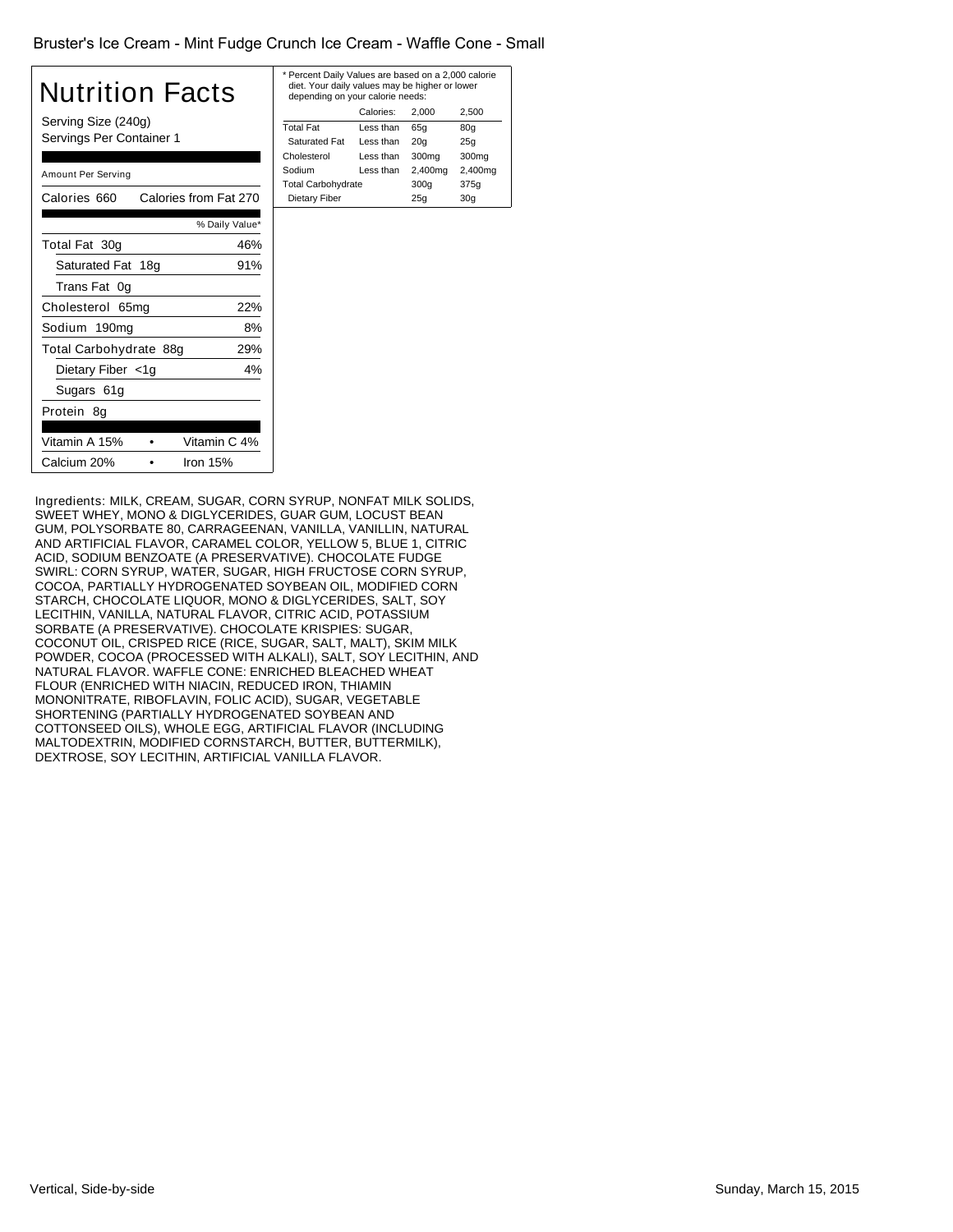#### Bruster's Ice Cream - Mint Fudge Crunch Ice Cream - Waffle Cone - Regular

## Nutrition Facts

Serving Size (310g) Servings Per Container 1

| Amount Per Serving             |                       |  |
|--------------------------------|-----------------------|--|
| Calories 830                   | Calories from Fat 350 |  |
|                                | % Daily Value*        |  |
| Total Fat 39g                  | 60%                   |  |
| Saturated Fat 24g              | 120%                  |  |
| Trans Fat 0.5q                 |                       |  |
| Cholesterol 85mg               | 28%                   |  |
| Sodium 250mg<br>10%            |                       |  |
| Total Carbohydrate 110g<br>37% |                       |  |
| Dietary Fiber 1g               | 5%                    |  |
| Sugars 78g                     |                       |  |
| Protein 10a                    |                       |  |
|                                |                       |  |
| Vitamin A 20%                  | Vitamin C 4%          |  |
| Calcium 30%                    | Iron 20%              |  |
|                                |                       |  |

| * Percent Daily Values are based on a 2,000 calorie<br>diet. Your daily values may be higher or lower<br>depending on your calorie needs: |           |                 |                 |
|-------------------------------------------------------------------------------------------------------------------------------------------|-----------|-----------------|-----------------|
|                                                                                                                                           | Calories: | 2.000           | 2,500           |
| <b>Total Fat</b>                                                                                                                          | Less than | 65q             | 80q             |
| <b>Saturated Fat</b>                                                                                                                      | Less than | 20 <sub>q</sub> | 25q             |
| Cholesterol                                                                                                                               | Less than | 300mg           | 300mg           |
| Sodium                                                                                                                                    | Less than | 2,400mg         | 2,400mg         |
| <b>Total Carbohydrate</b>                                                                                                                 |           | 300q            | 375q            |
| Dietary Fiber                                                                                                                             |           | 25q             | 30 <sub>q</sub> |
|                                                                                                                                           |           |                 |                 |

Ingredients: MILK, CREAM, SUGAR, CORN SYRUP, NONFAT MILK SOLIDS, SWEET WHEY, MONO & DIGLYCERIDES, GUAR GUM, LOCUST BEAN GUM, POLYSORBATE 80, CARRAGEENAN, VANILLA, VANILLIN, NATURAL AND ARTIFICIAL FLAVOR, CARAMEL COLOR, YELLOW 5, BLUE 1, CITRIC ACID, SODIUM BENZOATE (A PRESERVATIVE). CHOCOLATE FUDGE SWIRL: CORN SYRUP, WATER, SUGAR, HIGH FRUCTOSE CORN SYRUP, COCOA, PARTIALLY HYDROGENATED SOYBEAN OIL, MODIFIED CORN STARCH, CHOCOLATE LIQUOR, MONO & DIGLYCERIDES, SALT, SOY LECITHIN, VANILLA, NATURAL FLAVOR, CITRIC ACID, POTASSIUM SORBATE (A PRESERVATIVE). CHOCOLATE KRISPIES: SUGAR, COCONUT OIL, CRISPED RICE (RICE, SUGAR, SALT, MALT), SKIM MILK POWDER, COCOA (PROCESSED WITH ALKALI), SALT, SOY LECITHIN, AND NATURAL FLAVOR. WAFFLE CONE: ENRICHED BLEACHED WHEAT FLOUR (ENRICHED WITH NIACIN, REDUCED IRON, THIAMIN MONONITRATE, RIBOFLAVIN, FOLIC ACID), SUGAR, VEGETABLE SHORTENING (PARTIALLY HYDROGENATED SOYBEAN AND COTTONSEED OILS), WHOLE EGG, ARTIFICIAL FLAVOR (INCLUDING MALTODEXTRIN, MODIFIED CORNSTARCH, BUTTER, BUTTERMILK), DEXTROSE, SOY LECITHIN, ARTIFICIAL VANILLA FLAVOR.